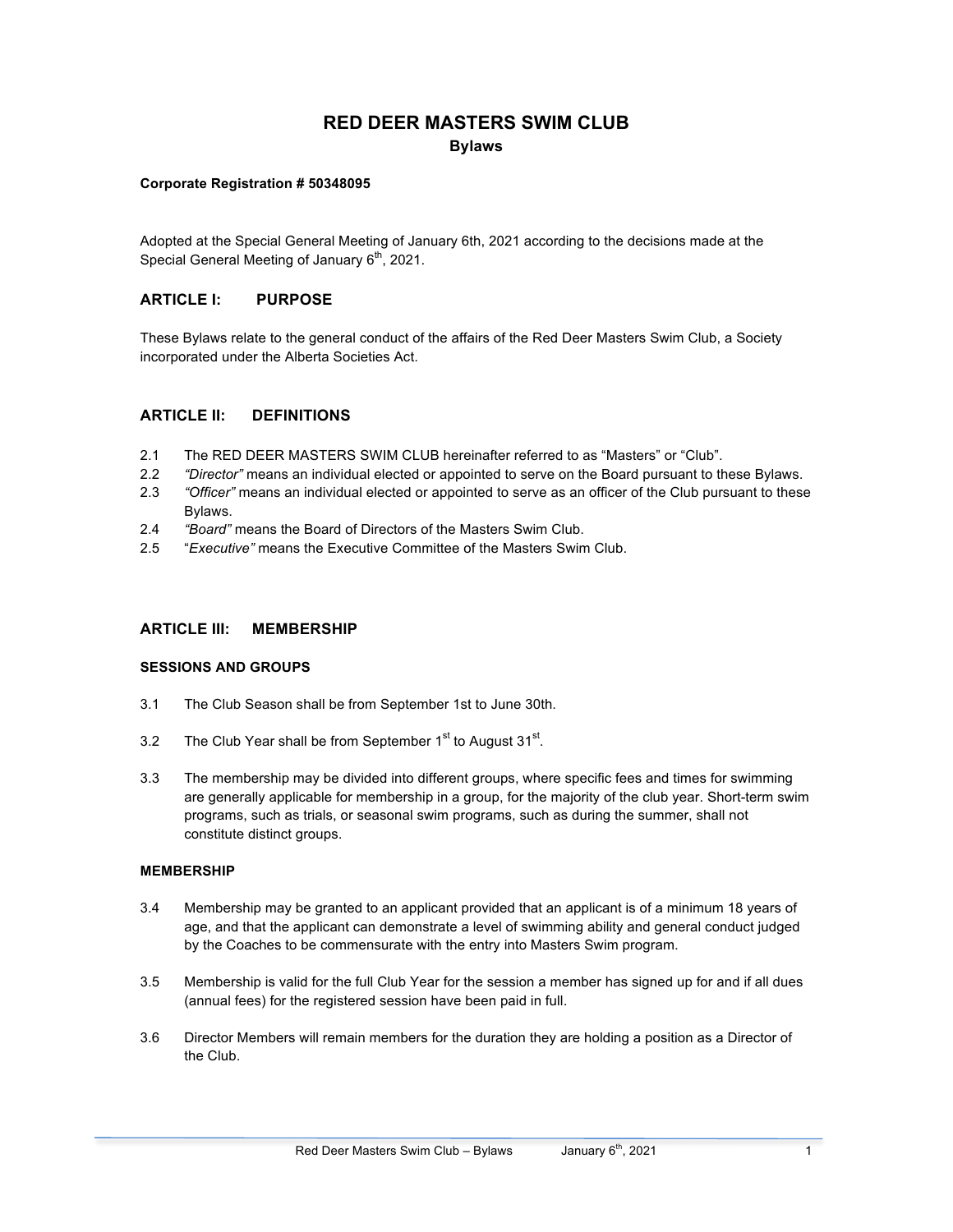- 3.7 The President and/or board may grant honorary membership. Honorary members will remain members for the duration they were granted honorary membership and will not have to pay any dues for that duration.
- 3.8 Honorary Members are NOT entitled to vote at any General Meetings.
- 3.9 Membership is limited to a maximum of fifty (50) registrants in each group. If the maximum has been reached, the applicant's name and contact information will be added to a list of prospective members and the date noted.
- 3.10 Returning members will have priority over new members, as such their names will be put before new members on the prospective members list.
- 3.11 Coaches have the privilege of swimming in practices (space permitting) and in meets as members of Masters.
- 3.12 Coaches are NOT entitled to vote at any General Meetings.
- 3.13 All members shall be required to maintain good conduct and discipline at practices, swim meets, Masters functions and wherever representing Masters as individuals or in a group, and adhere to all club policies
- 3.14 Members have the right to attend all general meetings either in person or via electronic means. Each member attending a meeting has the right to one vote.
- 3.15 Members may resign at anytime in writing or email to anyone on the current executive committee.

## **DISCIPLINE AND EXPULSION OF MEMBERS**

- 3.16 Any member demonstrating actions detrimental to the interest of Masters, or any member who shall violate the Bylaws, policies, or regulations, may be disciplined or expelled by a two-thirds vote of the Executive Committee at any meeting. The Executive Committee shall forward to the member complained of, a copy of the charges preferred, and reasonable opportunity shall be afforded such a member to answer the charges. A member, against whom charges have been preferred, may be represented at any meeting in good standing with Masters.
- 3.17 Discipline for the pool area shall be established and administered by the Coaches.

## **ANNUAL DUES**

- 3.18 Upon ratification of the Annual Budget, the Executive Committee shall set the annual fee and methods of payment for the coming year. The Annual fees will consist of a Fixed General Fee and a Swimming Session Fee.
- 3.19 Annual fees shall be levied to cover Club costs, to the extent that they are not covered by grants and other revenues, and include; coaching costs, club equipment and facility costs (e.g. pool rental), advertising and promotion, and any other Masters expenses as authorized by their Executive Committee.

#### **REFUNDS**

3.20 Refunds shall be issued as follows: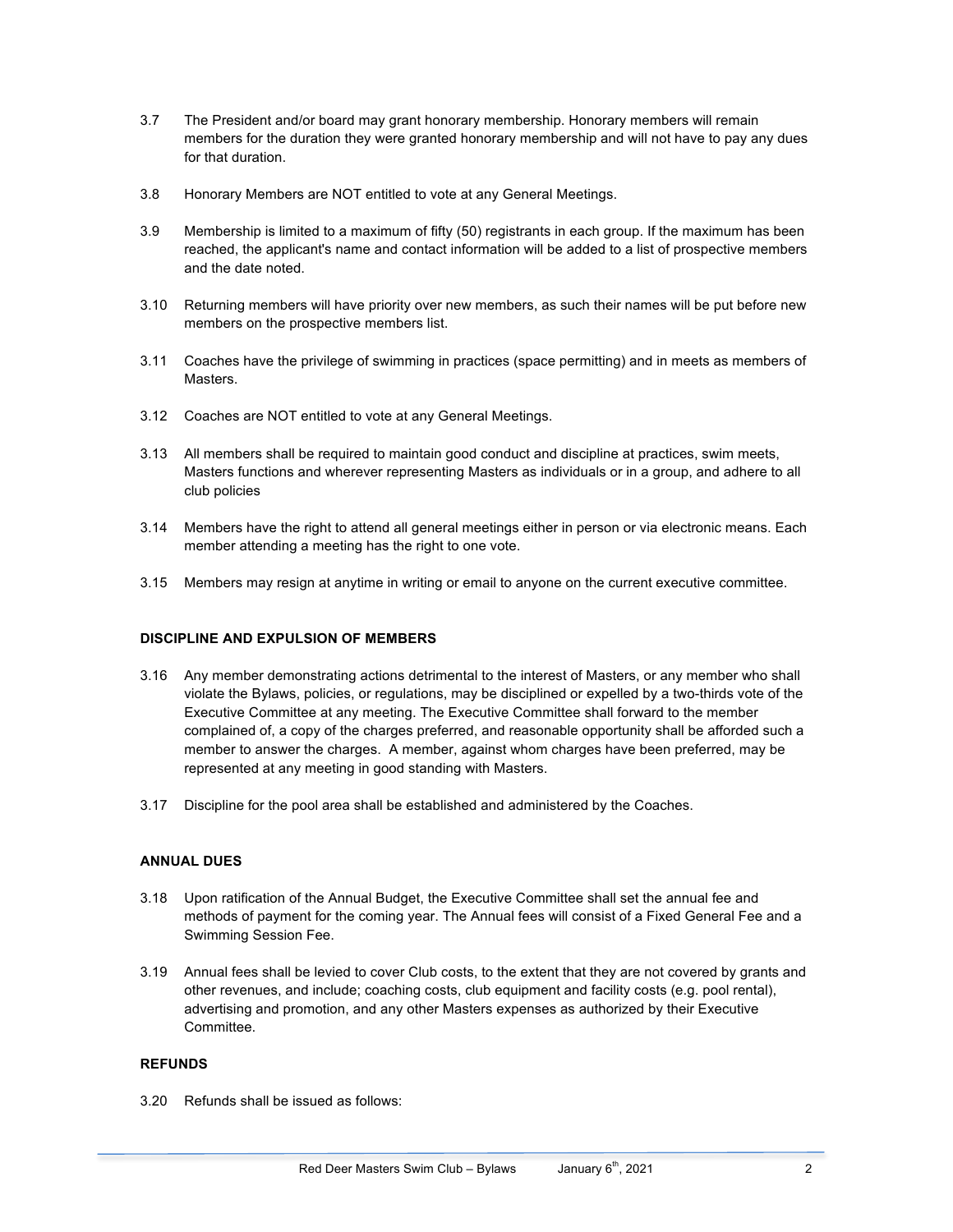- a. Any fixed fee is refundable for any reason until the end of the first two weeks of the program (in September, or in January for new members starting then). After that two week, period the fixed fees are no longer refundable.
- b. Swimming session charges for September to December are fully refundable until the end of the first two weeks of the September program. After that, prorated refunds will be issued for specific reasons only.
- c. Swimming session charges for January to the end of April are fully refundable until the end of the first two weeks of the January program. After that date, prorated refunds will be issued for specified reasons only.
- d. Refunds may be issued for special programs such as a summer swim on a case-by-case basis.
- e. Specified reasons for refunds include medical reasons and relocation out of the area.
- f. The executive on a case-by-case basis may allow other reasons or exceptions.
- g. Prorated refunds will reflect the number of complete months remaining.
- h. All requests for refunds must be made in writing or email to any member of the Executive committee.

## **ARTICLE IV: BOARD OF DIRECTORS**

- 4.1 The management of Masters and all its affairs and property shall be entrusted to The Board of Directors.
- 4.2 The Board will consist of Four (4) Directors comprised of the following officers:
	- a. President
	- b. Vice President
	- c. Secretary
	- d. Treasurer/Financial Officer
- 4.3 A person appointed or elected a director becomes a director if they were present at the meeting when being appointed or elected, and did not refuse the appointment. They may also become a director fi they were not present at the meeting but consented in writing to act as director before the appointment or election, or within ten days after the appointment or election.
- 4.4 Deeds, transfers, licenses, contracts and engagements on behalf of Masters shall be signed by the President or person designated by the President of the Executive Committee. All cheques, bills of exchange, or other orders for payment of money, notes or other evidences of indebtedness issued in the name of Masters shall be signed by the Treasurer/Financial Officer or President.
- 4.5 A term of office shall be one (1) year.
- 4.6 Otherwise, unless authorized at any meeting and after notice for same shall have been given, a Director, Officer or Member of Masters shall not receive any remuneration for his/her services.
- 4.7 Any Director or Officer, upon a majority vote of all members in good standing, may be removed from office for any cause, which the Masters Swim Club may deem reasonable.
- 4.8 Any Director may resign form office by giving one (1) month notice in writing. The resignation takes effect either at the end of the months' notice or on the date the Board accepts the resignation.
- 4.9 The board may from time to time appoint any committee or other body, as it deems necessary or appropriate for such purposes and, subject to the bylaws, with such powers as the board shall see fit. Any such committee may formulate its own rules of procedure, subject to such regulations or directions as board from time to time make. Any committee may be removed by resolution of the board or directors.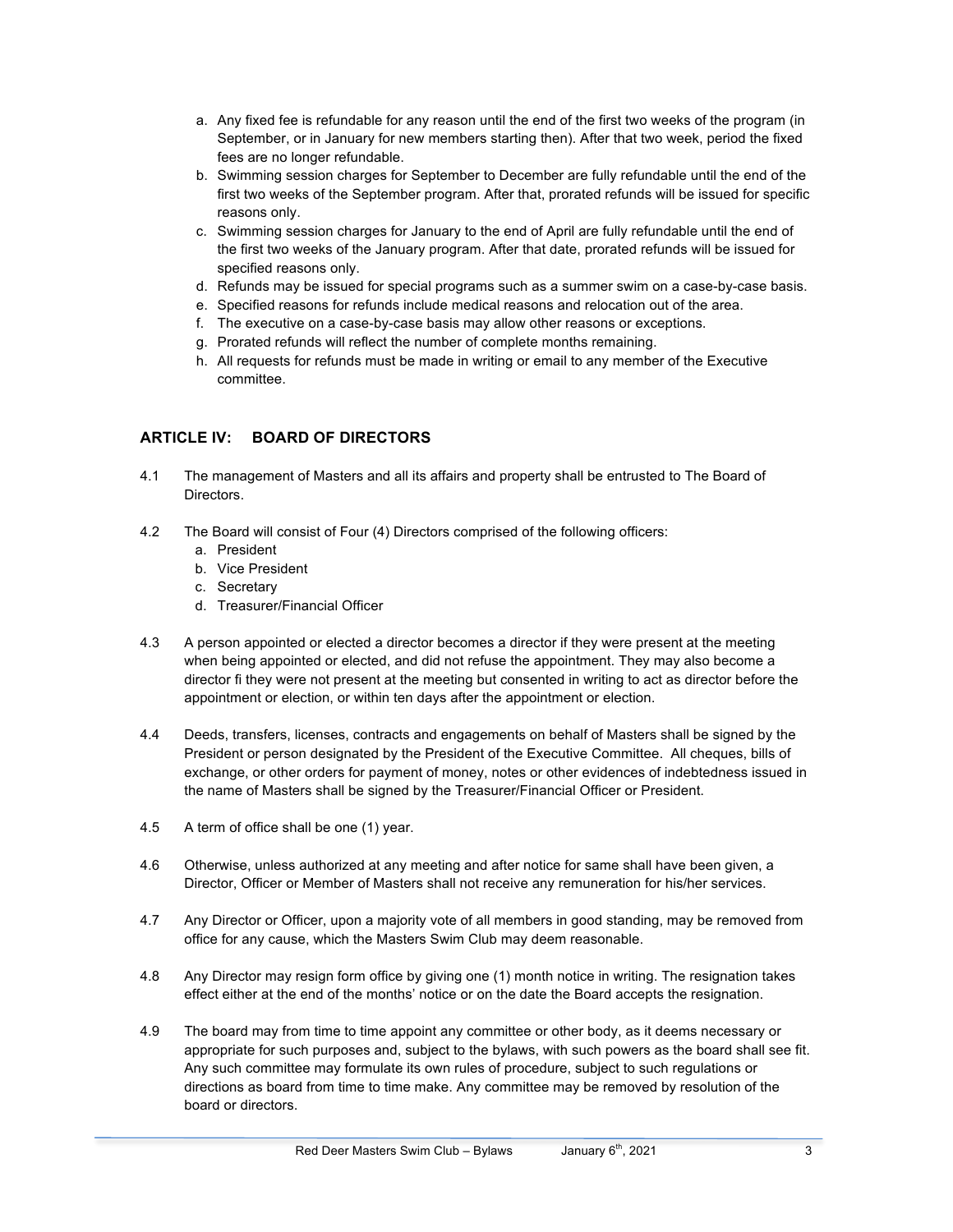#### **ELECTION OF BOARD OF DIRECTORS**

- 4.10 A nominating committee, chaired by the Past President shall prepare a slate of consenting candidates for the positions of the Board of Directors, as defined in the Bylaws excluding the position of Past President.
- 4.11 The election for each position shall be by secret ballot or show of hands. To be elected, a candidate shall receive the largest number of votes cast by the members present.
- 4.12 The Past President shall conduct the election of the Board of Directors, assisted by two impartial scrutineers.
- 4.13 Incumbents Individuals currently on the Board of Directors wishing to be re-elected are not subject to nomination.

## **ARTICLE V: EXECUTIVE COMMITTEE**

- 5.1 Except for the powers to amend the Articles of Incorporation and Bylaws, the Executive Committee shall have all the powers and authority of the board of directors in the intervals between meetings of the board of directors and is subject to the direction and control of the full board.
- 5.2 Meetings of the Executive shall be held as often as required, but at least once every three months, and shall be called by the President.
- 5.3 The Executive Committee will be composed of all Directors, Past President, Registrar, and additional officers as described under section 5.4, maximum of four (4), appointed by the Directors and Past President.
- 5.4 Additional appointed officers shall include the Registrar, and may include the following:
	- a. Compliance Officer
	- b. Communications/Website Manager
	- c. Social Coordinator
	- d. Meet Manager
	- e. Equipment Manager
- 5.5 Excepting Past President, Directors may be required to hold more than one office, but no more than two.
- 5.6 Vacancies arising in the Executive Committee during a club year shall be filled by appointment by the remaining members of the Executive Committee, such appointment to have effect for a duration not exceeding the remaining of the club year.
- 5.7 The Executive shall have the right to spend an amount at their own discretion each year as deemed necessary to support Masters activities. This amount shall not exceed twice the amount of a full membership.

## **ARTICLE VI: DUTIES OF THE OF THE DIRECTORS AND OFFICERS**

#### **PRESIDENT**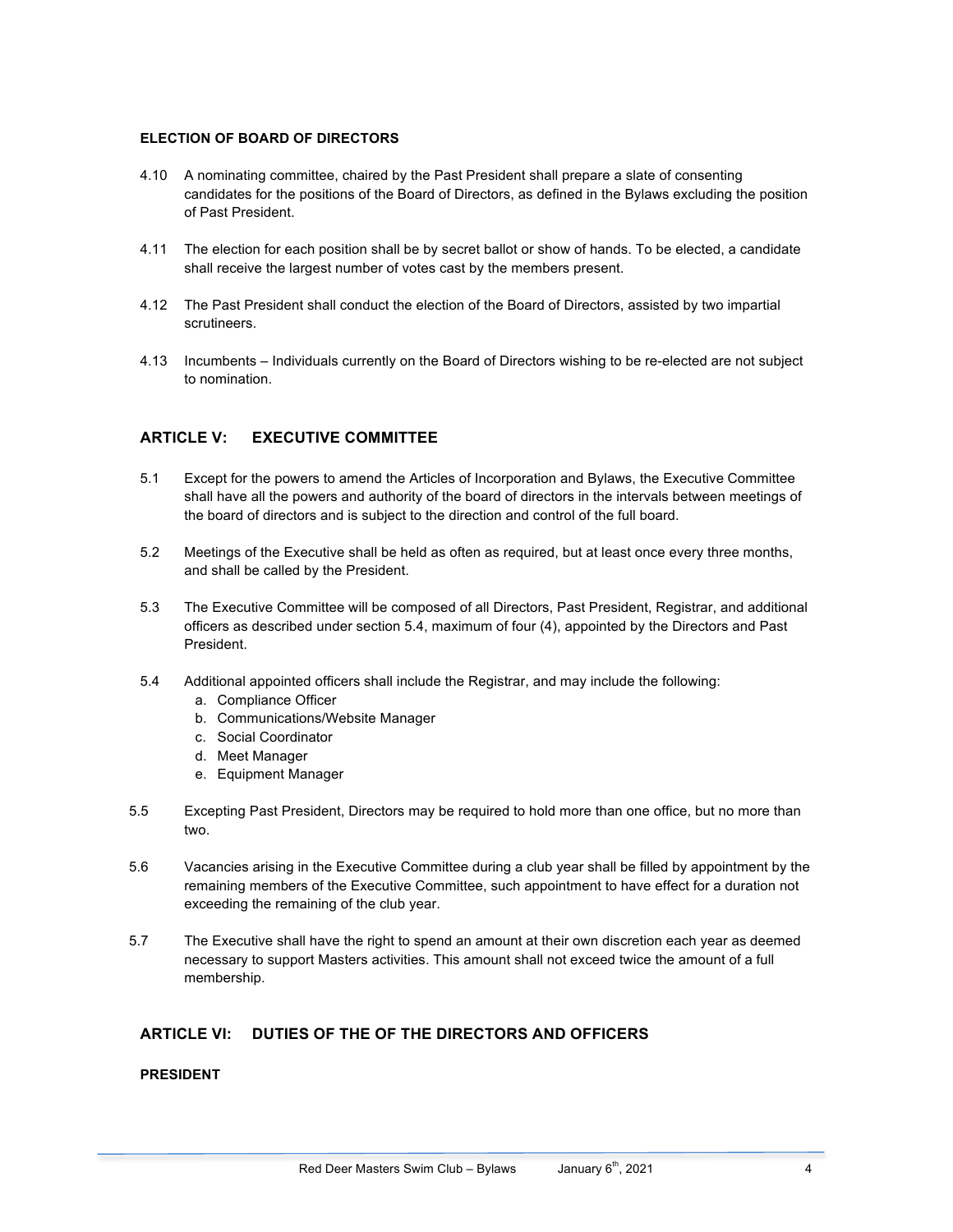- 6.1 The President shall be ex-officio a member of all Committees. He/She shall, when present, preside at all meetings of the Club and of the Board. In his/her absence, the Vice-President shall preside at any such meetings. In the absence of both, a chairperson may be elected at the meeting to preside.
- 6.2 Additional duties of the President may include some or all of the following:
	- a. prime representative and spokesperson of the members and responsible for coordinating all activities of Masters;
	- b. negotiates contractual arrangements with the Coaches and other employees of Masters;
	- c. advises and assists the Coaches in their dealings with elected officers, appointed officers, and other members;
	- d. ensures that members meet membership regulations outlined in the Bylaws and elsewhere;
	- e. with the concurrence of the rest of the Executive Committee, appoints all committees deemed necessary to assist in the operation of Masters
	- f. votes while presiding at a meeting only when necessary to resolve a tie;
	- g. signs contracts and agreements on behalf of Masters;
	- h. provide and review with each member of the executive-elect with a copy of the Bylaws;
	- i. may prescribe additional duties to any other member of the Executive Committee.

### **VICE-PRESIDENT**

6.3 The Vice-President shall assume the duties and powers of the President during the President's absence or inability to exercise his or her duties and powers, and are responsible for all non-financial committees, as assigned by the Executive Committee.

#### **SECRETARY**

6.4 It shall be the duty of the secretary to attend all meetings of the Masters and of the Board, and to keep and record accurate minutes of the same. In case of the absence of the Secretary, such officer as may be appointed by the Board shall discharge his/her duties. The Secretary shall have charge of all the correspondence of the Club and under the direction of the President and the Board.

## **TREASURER/FINANCIAL OFFICER**

- 6.5 The Treasurer is responsible to the President for the management of the financial affairs of Masters;
	- a. keeps full and accurate accounts of all receipts, disbursements, assets and liabilities of Masters in proper books of account, and documents supporting those accounts;
	- b. deposits and invests all monies and other valuable effects in the name of, to the credit of, and to the best advantage of Masters, in such bank or banks as may from time to time be designated by the Executive Committee; Bank account shall be established with the Treasurer/Financial Officer and President both having signing authority;
	- c. at each meeting of the Executive Committee, provides a statement of the financial condition of Masters;
	- d. at the Annual General Meeting, submits the following financial reports: an audited financial report of the previous fiscal year; an interim financial report covering the current fiscal year to date, as well as a projection for the remainder of the current fiscal year; and the Annual Budget for the next fiscal year, as approved by the Executive Committee;
	- e. signs cheques in the name of the Masters as defined in the Bylaws.
	- f. has the power to appoint an assistant Treasurer or Treasurers to assist him/her in his/her duties

## **REGISTRAR**

- 6.6 The Registrar shall insure that all applicants meet all the requirements for membership as stipulated in the Bylaws and have paid all assessed fees;
	- a. to promptly register all new members with Swim Alberta;
	- b. to maintain the club registration with Swim Alberta;
	- c. to maintain a list of prospective members and to fill available spaces with persons from the list using priority policies as established by the Executive, up to a maximum registration set for each group;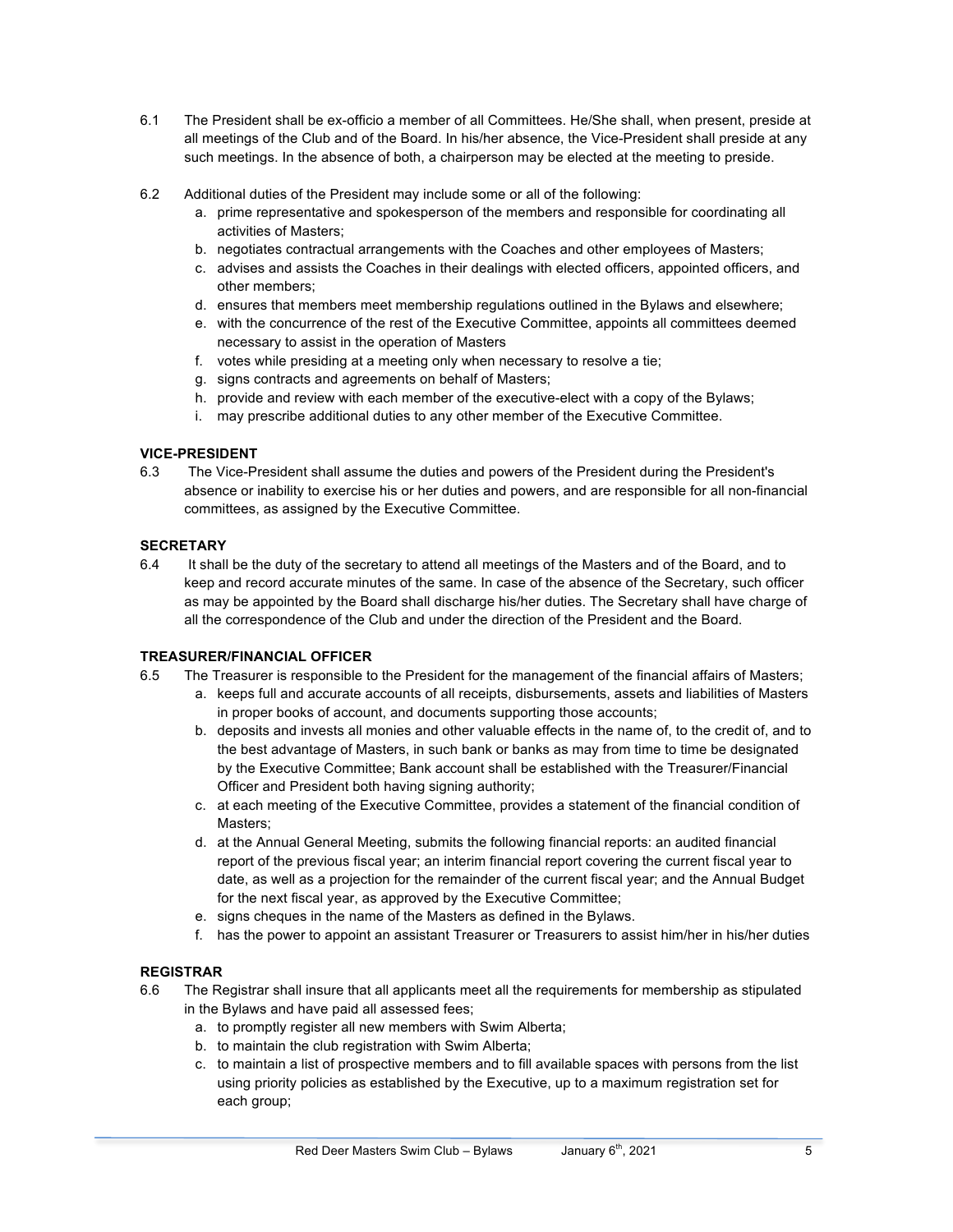- d. to arrange for refunds for withdrawing members as per the Club Bylaws and Policies;
- e. to maintain a record of fees collected, refunds provided and current membership;
- f. to provide the Executive with periodic reports on membership;
- g. to provide a membership list to coaches, Executive and general membership of the club;
- h. to maintain information concerning the reasons for member arrival and departure from Masters.

#### **PAST PRESIDENT**

6.7 The Past President acts as chairperson of the nominating committee as cited in the Bylaws, and provides counsel and assistance to the other Executive Committee members as requested, such as in the selection, recruiting and appointment of committee members.

#### **COMPLIANCE OFFICER**

6.8 Under the direction of the President the Compliance Officer shall be responsible for ensuring the Bylaws are available to all members, that the Club has all the required policies in place and posted as required by Swim Alberta or other sanctioning bodies, and assists the Executive with any other compliance or policy related matters.

### **COMMUNICATIONS / WEBSITE MANAGER**

6.9 Under the direction of the President the Communications/Website manager shall be responsible for maintaining and updating the website for the Club, updating any social media accounts for the Club, publishing of the Masters' Newsletter, and will perform other duties as maybe required from time to time be established by the Executive.

#### **SOCIAL COORDINATOR**

6.10 The social coordinator will be responsible for organizing all social events during the swim season including the social event at the annual Club swim meet (if any), communicating to Club members details of all social events, obtaining insurance for all socials through Swim Alberta (if applicable), collecting all payments for attendance at social events (if applicable), remitting all payments to the Treasurer and will perform such other duties from time to time be established by the Executive.

#### **MEET MANAGER**

6.11 The Meet Manager will be responsible for organizing all sanctioned swim meets hosted by the Club, this includes all registration and computer entry requirements, organizing timers and deck officials, recruiting volunteers and will perform such other duties as may from time to time be established by the Executive.

### **EQUIPMENT MANAGER**

6.12 The Equipment Manager will be responsible for working with the Executive in the selection of team equipment, taking orders for equipment from members, collecting payment for equipment, placing orders with suppliers, picking up or taking delivery of equipment, distributing the equipment to members, maintaining accurate records of orders, payments, and deliveries of equipment, maintaining and updating inventory lists, remitting all payments ot the Treasurer on a monthly basis or as requested by the Treasurer and will perform such other duties as may from time to time be established by the Executive.

## **ARTICLE VII: FINANCING AND BUDGETING**

7.1 The financial burden of Masters shall be shared on a fair and equitable basis amongst the members. The Executive Committee, in accordance with the Bylaws, shall prepare an Annual Budget and revisions thereto as required, for ratification by the Executive.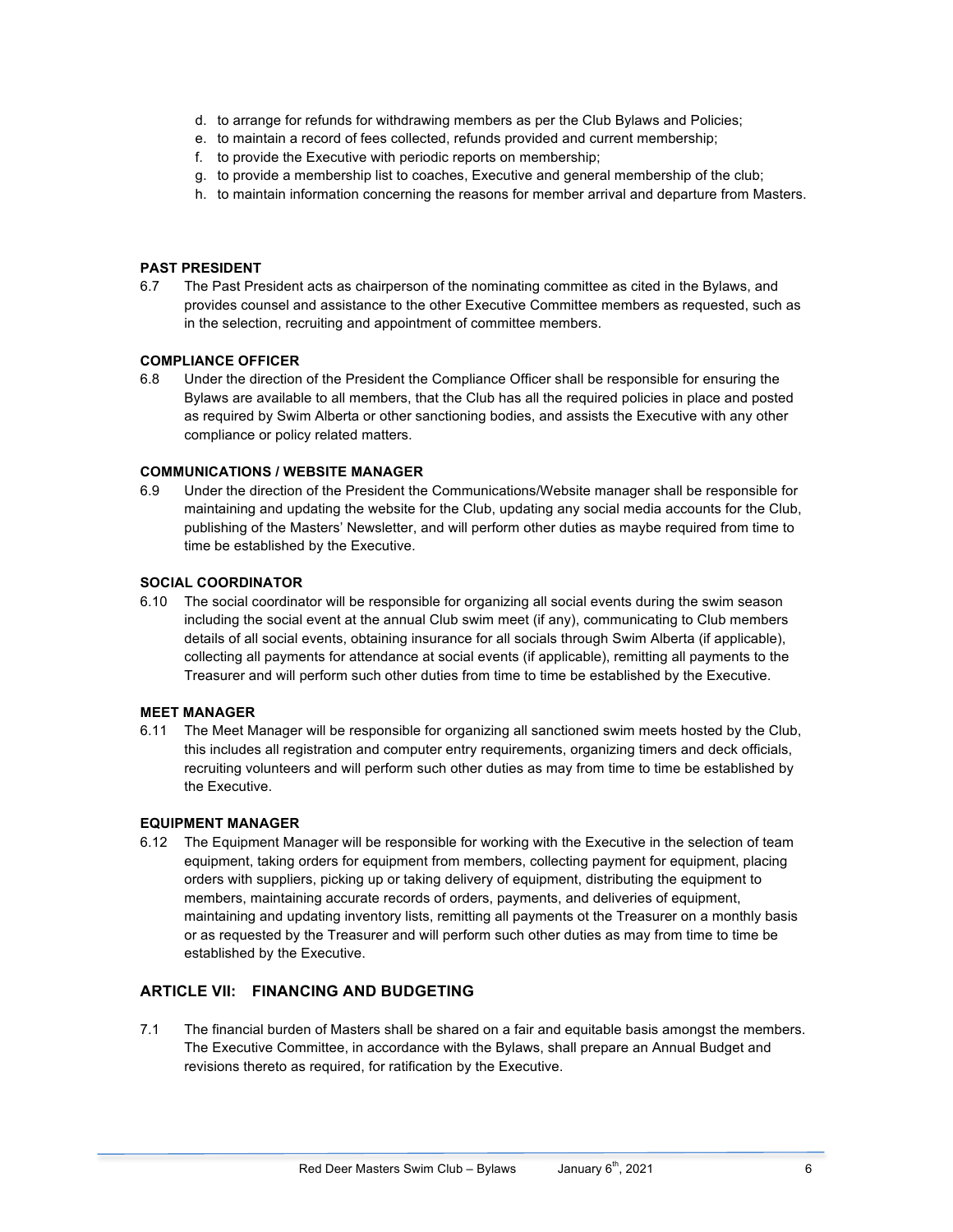- 7.2 Annual Financial Statements shall be prepared by the Treasurer and audited by one member on the Executive and a general member and presented to the membership for acceptance.
- 7.3 The fiscal year of Masters shall be from August  $1<sup>st</sup>$  to July  $31<sup>st</sup>$ .
- 7.4 Any member of the Club at the Annual General Meeting may inspect the books and records of Masters.
- 7.5 Each member of the Executive shall at all times have access to such books and records.
- 7.6 Borrowing The Club does not have the right to borrow any money unless authorized by a Special Resolution.

## **ARTICLE VIII: GENERAL OR SPECIAL MEETINGS**

- 8.1 Notice of a General Meeting, in writing and/or email shall be given to all members as least five days in advance of such a meeting. The notice shall give the proposed agenda, date, place, and time of the meeting. If the agenda included a proposed change to the Bylaws, the proposed changes shall be presented in full as part of the Notice.
- 8.2 One vote shall be allowed to each member present at the meeting, or attending via electronic means.
- 8.3 There will be no voting by proxy.
- 8.4 Votes will be determined by a show of hands, in writing, or orally unless a secret or recorded ballot is requested by the majority of those Members voting.
- 8.5 Except as otherwise provided in the Act or these Bylaws, the majority of votes of Members present who vote will decide each issue. In the case of a tie, the issue is defeated.
- 8.6 All General Meetings shall be conducted as nearly as possible in accordance with parliamentary procedure. "Roberts Rules of Order" shall be considered the final authority.
- 8.7 An Annual General Meeting (AGM) shall be held each year in the spring. In addition to other business that may be transacted, the reports of the Executive Committee members shall be submitted to the membership for acceptance. Thereafter the election of the Directors and appointments of Executive Committee members for the forthcoming year shall take place.
- 8.8 A Special General Meeting may be called on instructions from any two members of the Board or four Masters Members, provided the they request the President in writing to call such meetings, and state the business to be brought before the meeting. The President shall call and conduct a Special General Meeting within 15 days of the request.
- 8.9 Twenty percent (20%) of all members in good standing shall constitute a quorum at a general meeting.
- 8.10 Either twenty percent (20%) of all members in good standing OR Fifty percent (50%) of Executive members shall constitute a quorum at a Special general meeting.
- 8.11 Fifty percent (50%) of all Executive members shall constitute a quorum at an executive meeting.